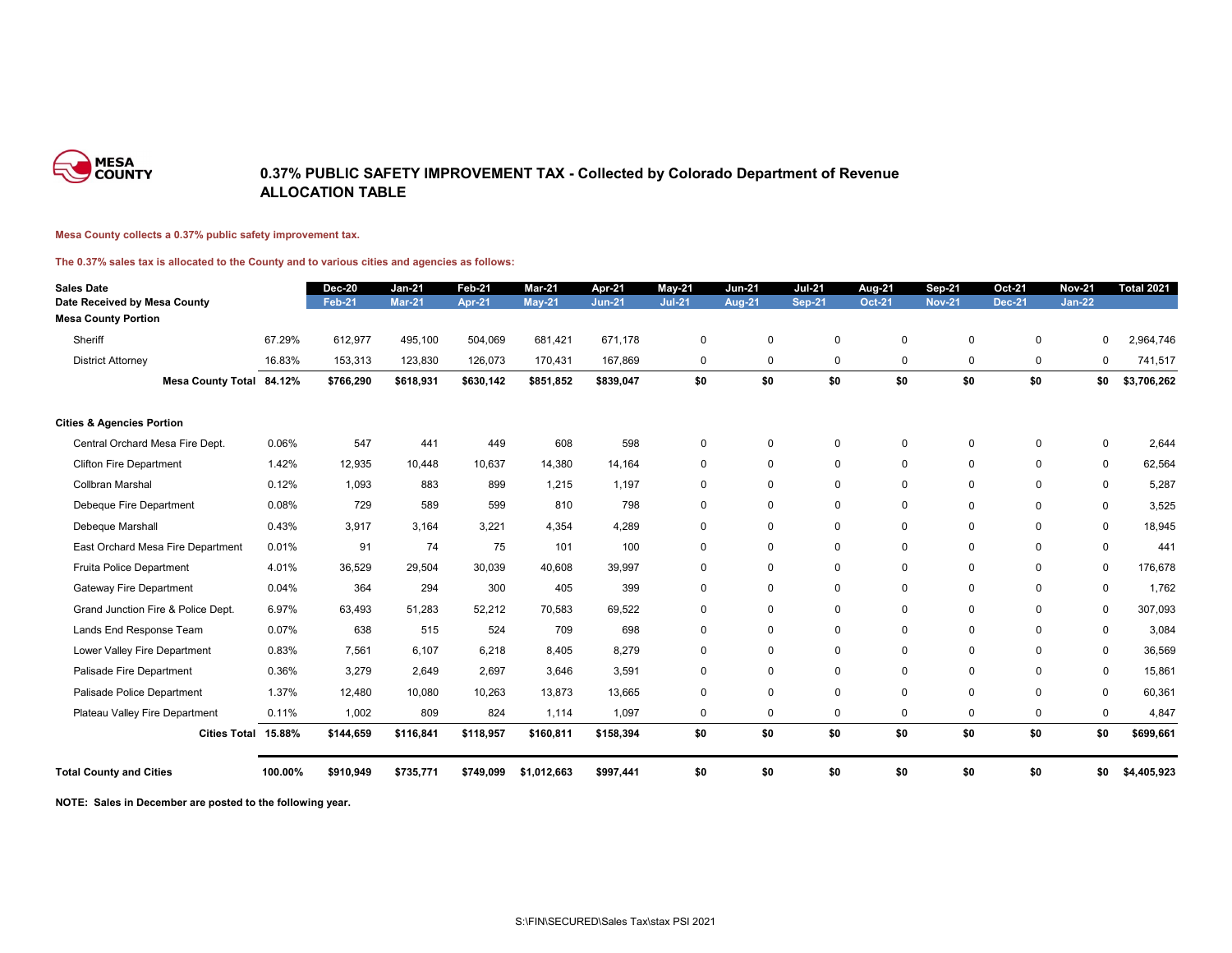

# **Public Safety Sales Tax Revenue**

**May 2021 (April 2021 Sales)** 

|                  | <b>Monthly Comparison</b> |                 |        |  | <b>YTD Budget v. Actual</b> |                 |                 |               |                  |  |  |  |
|------------------|---------------------------|-----------------|--------|--|-----------------------------|-----------------|-----------------|---------------|------------------|--|--|--|
|                  |                           |                 |        |  |                             |                 |                 | <b>Budget</b> | <b>Prior YTD</b> |  |  |  |
|                  | <b>May 2020</b>           | <b>May 2021</b> | Change |  | <b>Budget</b>               | <b>May 2020</b> | <b>May 2021</b> | $\%$          | $\%$             |  |  |  |
| <b>Sales Tax</b> | \$569,658                 | \$839,047       | 47.3%  |  | \$3,413,639                 | \$2,969,758     | \$3,706,262     | 8.6%          | 24.8%            |  |  |  |